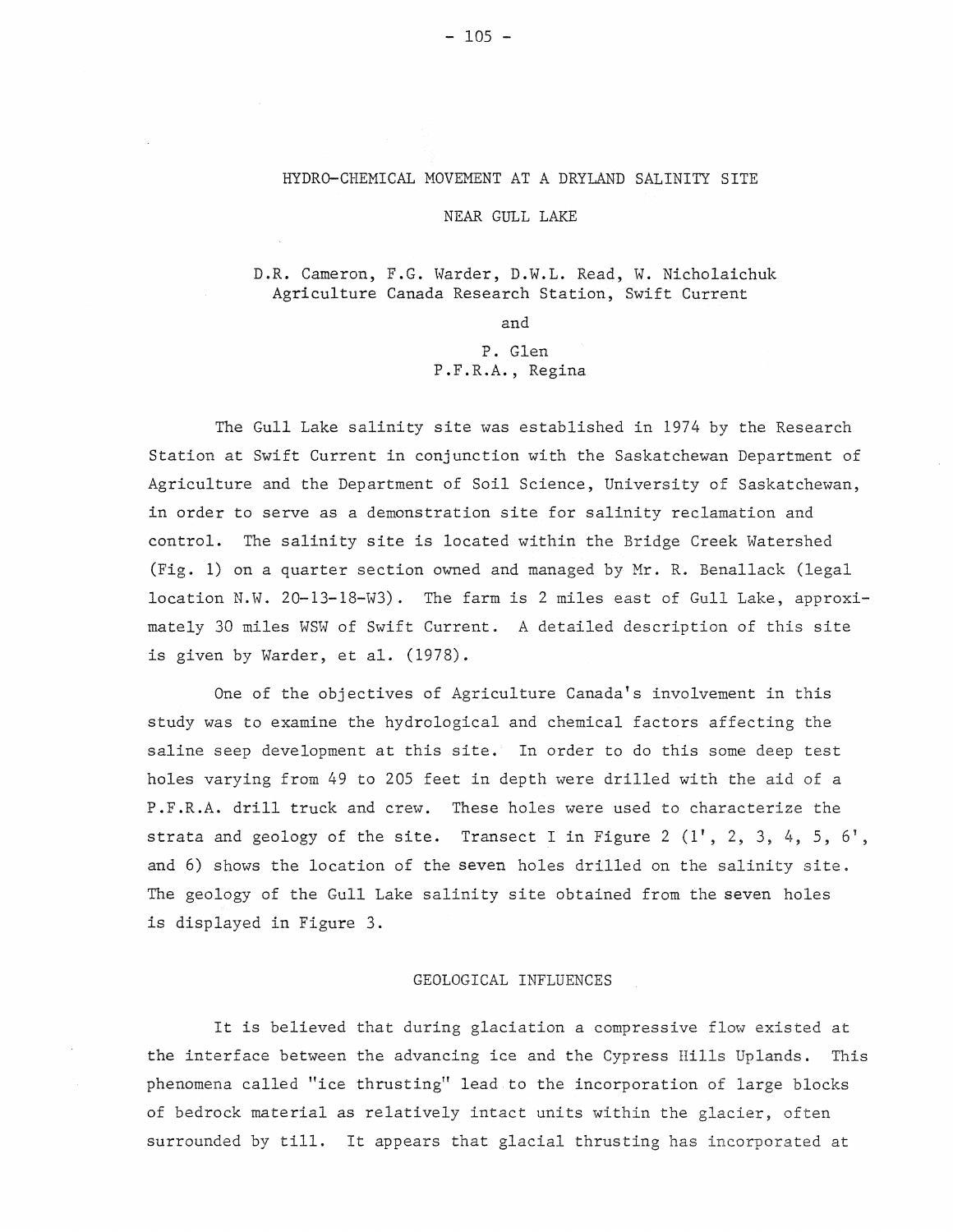

Figure **1.** Map of the Bridge Creek drainage basin showing the location of the Gull Lake salinity demonstration site



Figure 2. Gull Lake salinity study area showing location of test hole transects used to characterize strata and salinity of the site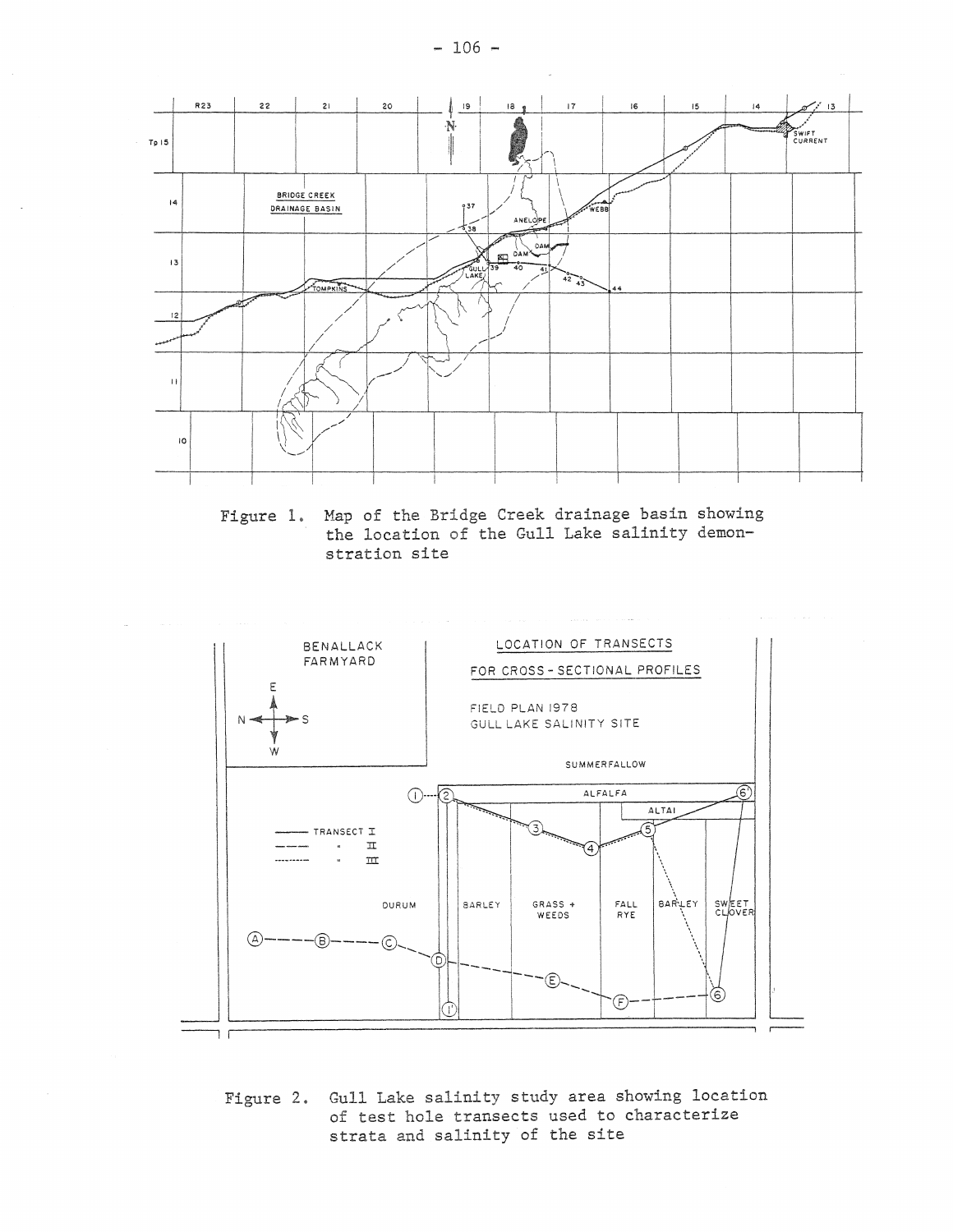least two layers of a till bedrock mixture in the underlying strata of the site area.

A laminated silty clay unit (glacio-lacustrine clay), 10 to 30 feet thick mantles the site area. Under the surface of the glacio-lacustrine clays and surrounding the ice-thrust materials is a dark brown to grey glacial till. This unit occurs to a depth of at least 200 feet below the surface of the site and overlays the Bearpaw Formation (not encountered in the current drilling program). Several small sand layers occur within the till.

Included in the ice-thrust unit are several fine to coarse sand layers of varying thickness. In test hole 2 the central portion of the ice-thrust material consists of 30 feet of sand, silt and coarse gravel containing water under high artesian pressure. In other test holes the sandy layers of the ice-thrust unit vary from a few inches to 2 feet to over 45 feet in thickness, but are not continuous over the entire site area.

Of particular interest, however, is'a thin but persistent, fine to medium sand layer that occurs at the contact between the glacio-lacustrine clay mantle and the upper till surface. While the sand layer is not continuous over the entire site area and was never more than 2 feet thick in any of the test holes, a substantial amount of seepage was experienced at this contact in all test holes. Some coarse sand and gravel were encountered at this horizon in test hole 6'. This sand layer and the weathered surface of the upper till appear to act as a permeable layer to store and transmit water throughout the site area.

Peizometers were installed at various depths in five drill holes and their recorded water levels and salt contents ( $EC = mmho/cm$ ) are shown in Figure 4. Some very high artesian pressures occur within several of the deeper groundwater zones, and especially within the ice-thrust gravel layer in test hole 2 where water levels rise from a depth of 156 feet to within 13 feet of the surface. At test hole 4 water levels were within 3 feet of the surface in a peizometer placed at a depth of 34 feet. Both sources of this deep water were relatively salt-free with EC values near 1.2 mmho/cm. The shallower wells within the glacio-lacustrine sediments generally yielded higher concentrations of salts; at times approaching 7.0 mmho/cm in the fall, but having lower concentrations in the spring.

The high artesian pressures within the ice-thrust unit suggests that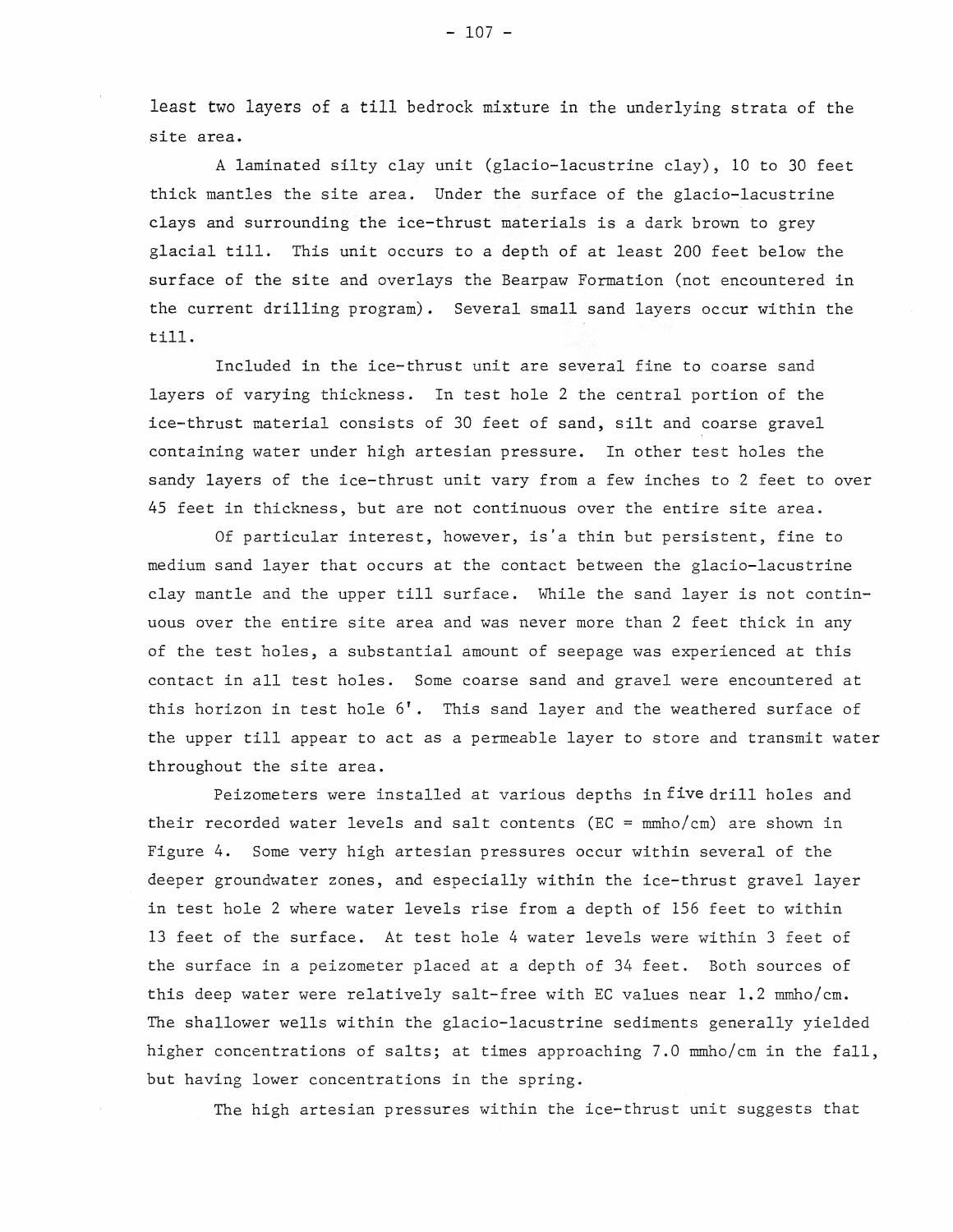

Figure 3. Geology of the Gull Lake salinity site obtained from the eight test holes drilled on the site

#### PEIZOMETRIC WATER PRESSURES AT GULL LAKE SALINITY SITE



Figure 4. Peizometric water pressures and their salt contents ( $Ec = mmho/cm$ ) at the Gull Lake salinity site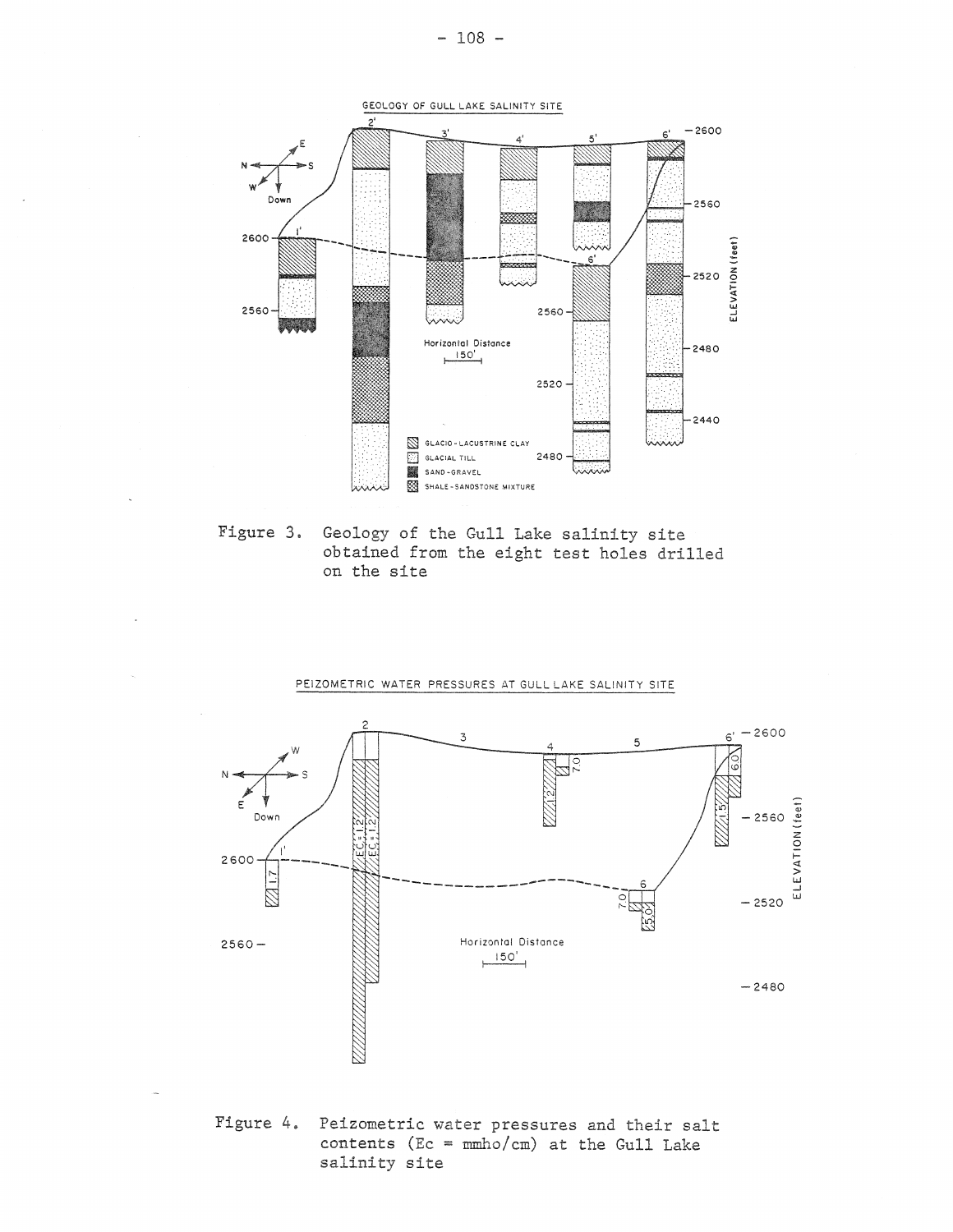given a suitable hydraulic connection there is sufficient pressure to carry water upward into the surface glacio-lacustrine deposits. A possible hydraulic connection might be provided by the ice-thrust unit as it inclines towards the surface. The 30 feet of sand at test hole 2 and the massive 48 feet of sand and gravel at test hole 3 are sufficiently permeable to conduct water from the lower aquifer zones up toward the surface. The high artesian pressures (Fig. 4) associated with these deeper groundwater zones causes water to rise to the surface. The upward movement of the groundwater is halted by the much lower permeability of the surface till and glacio-lacustrine clays. The water is trapped in the weathered till zone and in the thin sand layer overlying the till where it provides a reservoir for capillary rise. Evaporation from the surface leads to a concentration of salts in the lake-clay near the soil surface.

## DISTRIBUTION OF SALTS

A salt distribution profile with respect to depth (24 feet) was plotted for Transect II  $(1, 2, 3, 4, 5,$  and  $6 -$  see Fig. 2) and the result is illustrated in Figure 5. Transect II aligns closely with Transect I and includes the results from test holes 2, 3, 4, 5 and 6. The highest salt concentrations (EC > 15 mmho/cm) were found in a narrow zone 2 to 4 feet below the groundlevel, but surfacing at the lower end of the site. The lowest salt concentrations (< 2 mmho/cm) were found directly below, and extending deep and downslope of the depressional area at location 1. The hypothesized flow regime, illustrated by the arrows, shows the movement of water vertically down from the depression with a tendency to move laterally as it intercepts the groundwater near the intercept of the glaciolacustrine clay and till. The arrows at the bottom of Figure 5 pointing vertically upward illustrate the artesian water pressure that may be present from the ice-thrust unit, forcing water towards the surface and enhancing saline seep development at this site.

The small knoll at test hole 5 shows the effect of local topography on seep development. Here the two-foot rise in elevation above test hole 4 has helped prevent excessive salt accumulation near the surface, allowing reasonably good plant growth.

A salt distribution profile with respect to depth (12 feet) was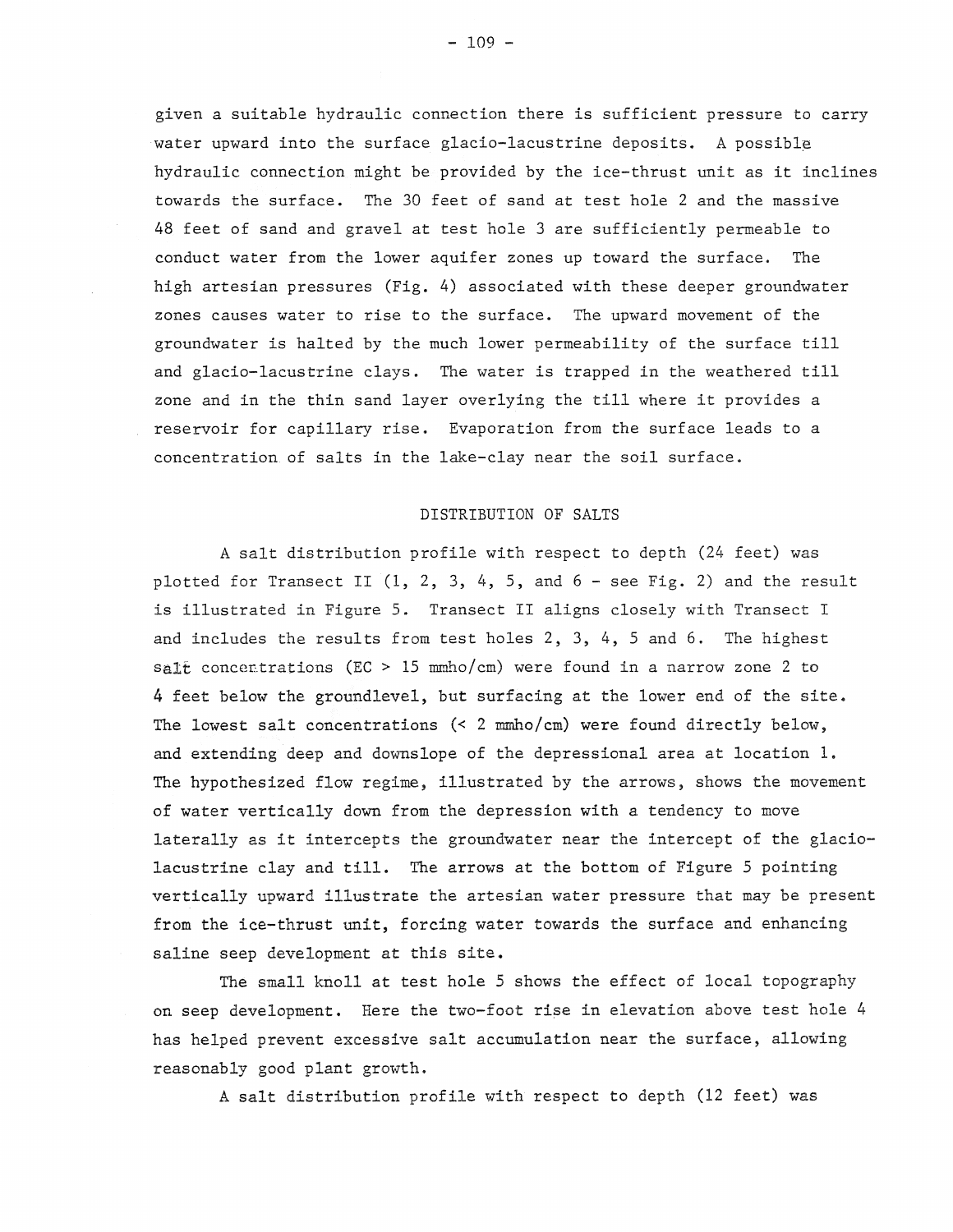

| <b>Business Ave. 1. 11</b> | CONTRACTOR CARD III<br>TYPE OF SALTS AT GULL LAKE<br>SALINITY SITE |                 |     |                            |      |
|----------------------------|--------------------------------------------------------------------|-----------------|-----|----------------------------|------|
|                            |                                                                    |                 |     |                            |      |
|                            |                                                                    | EС<br>(mmbo/cm) | Сa  | Mg<br>(paste extract-mg/L) | Na   |
|                            | Upslope<br>$(3 - 6')$                                              | 13              | 660 | 1600                       | 2000 |
|                            | Depression<br>$(3-6)$                                              | 0.3             | 34  | 13                         | 22   |
|                            | Saline<br>$(3 - 6')$                                               | 2               | 620 | 890                        | 2660 |
|                            | Severely<br>Saline<br>$(0 - 2')$                                   | 18              | 690 | 1230                       | 3950 |

Table 1.